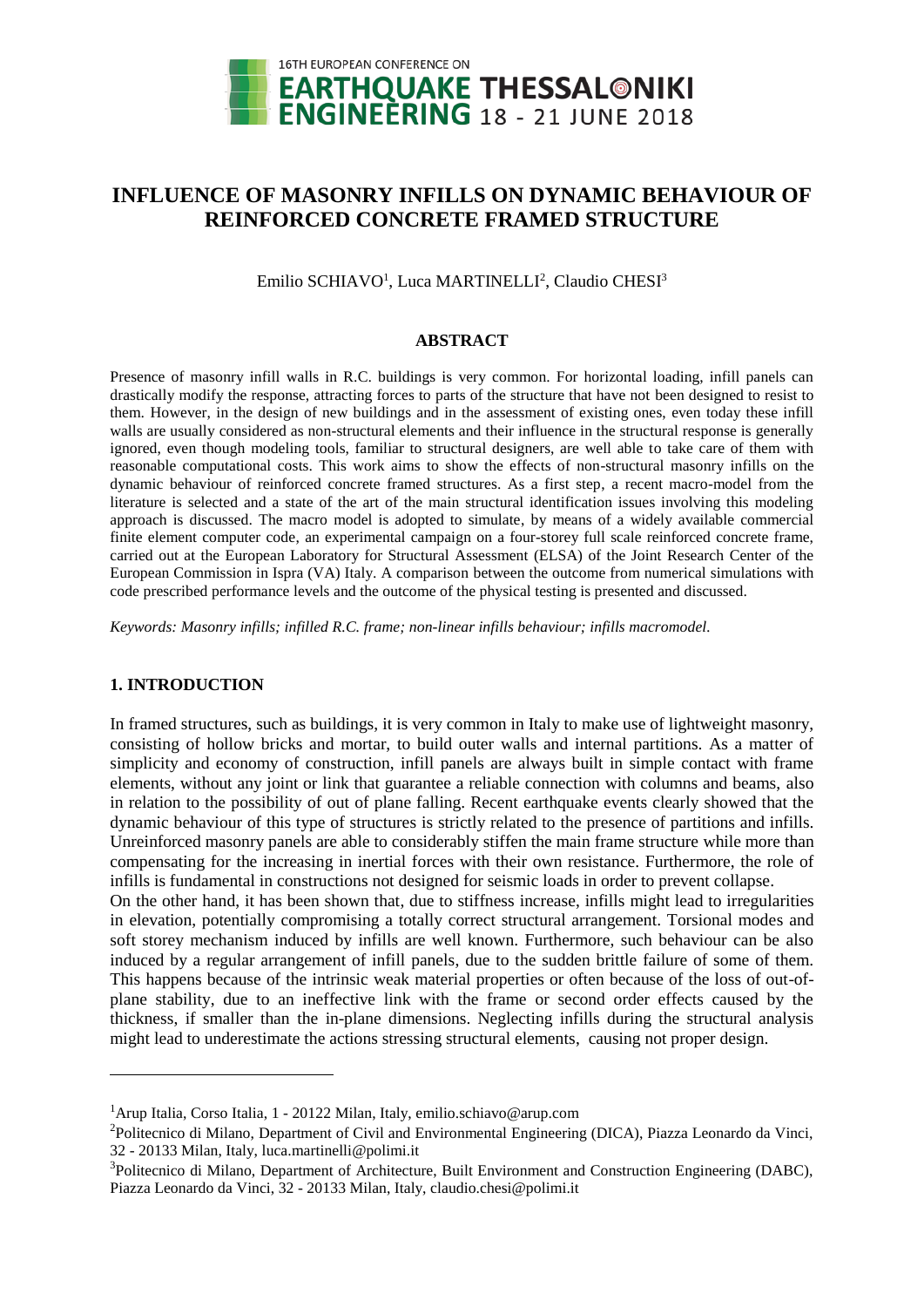This work aims at showing the effects of non-structural masonry infills on the dynamic behaviour of reinforced concrete framed structures. To this purpose, a general overview of the macro-models present in the literature is discussed and a state of the art of the main structural identification issues involving this modelling approach is presented. The experimental campaign on a four-storey full scale reinforced concrete frame, which was aimed at gathering information on the global dynamic response of bare and infilled frames by comparing their structural behaviour, will serve as the base for a comparison with numerical results coming from non-linear time history analyses. These last have been performed by the wide spread computer code Sap2000, developing a non-linear numerical model of the structure which implements a simplified macro-modelling approach recently proposed.

## **2. STATE OF THE ART**

Since the first attempts to model the response of the composite infilled frame structures, experimental and conceptual observations have indicated that a diagonal strut with appropriate geometrical and mechanical characteristics could possibly provide a solution to the problem. In the early 1960s, Holmes (1961) replaced the infill with an equivalent pin-jointed diagonal strut made of the same material and having the same thickness as the infill panel and a width *w* defined by

$$
\frac{w}{d} = \frac{1}{3} \tag{1}
$$

where  $d =$  diagonal length of the masonry panel. Smith and Carter (1969) proposed the evaluation of the equivalent width, as a function of the relative panel-to-frame-stiffness parameter,  $\lambda_{\mathbf{h}}$ :

$$
\lambda_{\mathbf{h}} = \mathbf{h}^{\bullet} \frac{\int E_{\mathbf{w}} t_{\mathbf{w}} \sin 2\vartheta}{4 E I \mathbf{h}_{\mathbf{w}}} \tag{2}
$$

where  $E_w$  = modulus of elasticity of the masonry panel;  $EI$  = flexural rigidity of the columns;  $t_w$  = thickness of the infill panel and equivalent strut;  $h =$  column height between centerlines of beams;  $h_w =$ height of infill panel;  $\theta$  = the angle for which the trigonometric tangent equals the infill height-tolength aspect ratio:

$$
\vartheta = \tan^{-1} \frac{\mathbf{h_w}}{L_w} \quad \text{with } L_w = \text{length of infill panel (see Figure 1).}
$$



Figure 1. Diagonal strut geometric characteristics (from Asteris et al.,2011)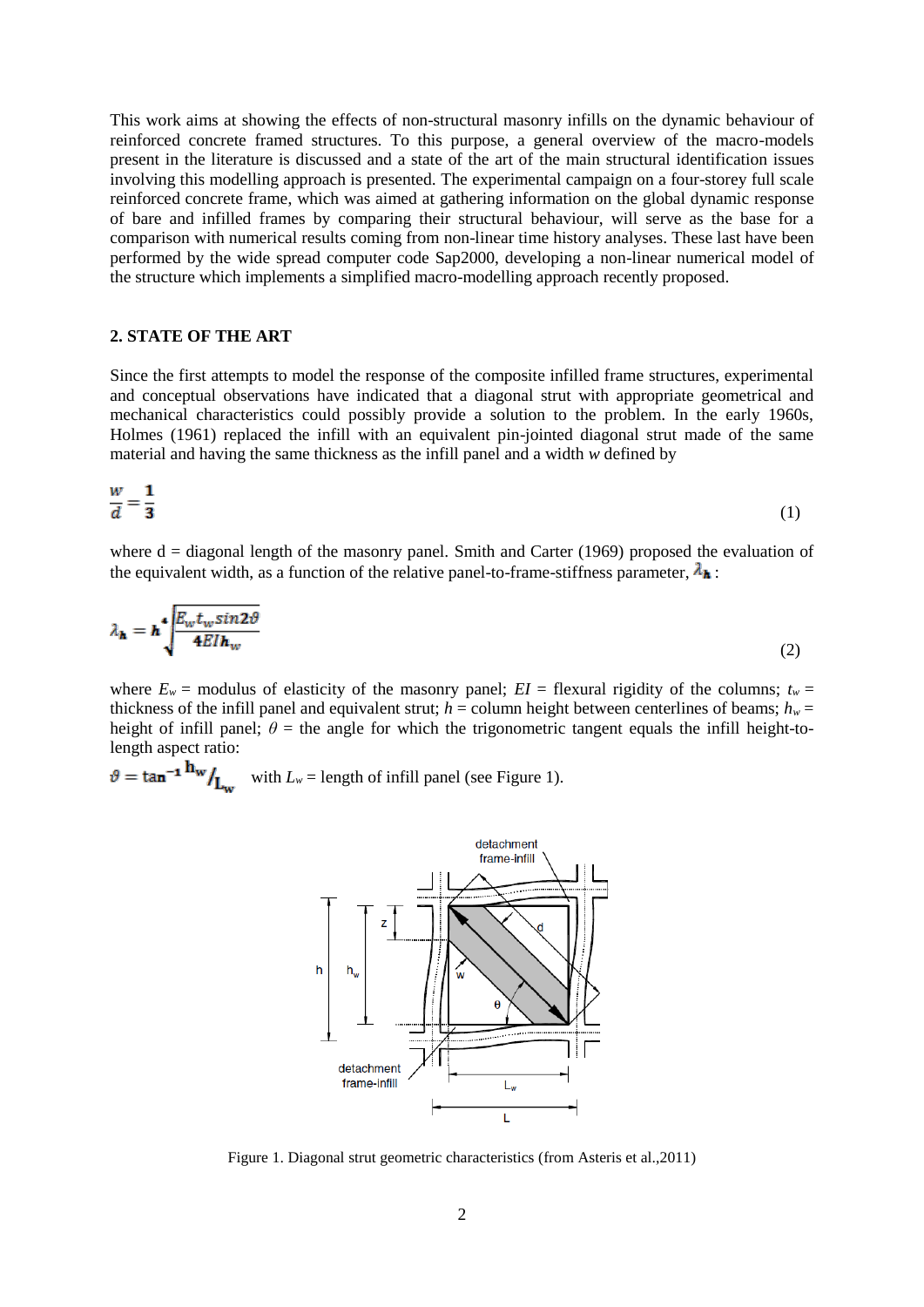Mainstone (1974) proposed an empirical equation for the evaluation of the equivalent strut width on the basis of experimental and analytical data, given by

$$
\frac{w}{d} = 0.175 \lambda_{\mathbf{h}}^{-0.4}
$$
 (3)

This formula was included in FEMA-274 (FEMA 1997) for the analysis and rehabilitation of buildings, and in FEMA-306 (FEMA 1998) because it has been proved to be the most popular over the years. This equation was accepted by the majority of researchers dealing with the analysis of infilled frames (Klingner and Bertero 1978; Negro and Colombo 1997; Fardis and Panagiotakos 1997). Paulay and Pristley (1992) pointed out that a high value for the diagonal strut width will result in a stiffer structure, and therefore a potentially higher seismic response. They proposed a conservative value, useful for the seismic design of masonry-infilled frames, given by 0.25*d.*

In order to extend the use of macro-models to perform nonlinear time history analyses, several hysteretic models have been developed through the years. Klingner and Bertero (1978) cyclic law has an historical importance, as a matter of fact it is the first hysteretic model ever proposed for the diagonal strut equivalent to infill panel. Panagiotakos and Fardis (1996), by means of experimental cyclic tests on scale samples of frames with brick infill panels defined a simplified tetra-linear relationship (see Figure 2).



Figure 2. Force-Displacement relationship proposed by Panagiotakos and Fardis (1996)

In relation to the cyclic behaviour, the first characteristic is providing degradation of the envelope curve. In detail, the strengths, such as the ultimate load and the residual load, indicated by  $F_j$ , exponentially decreases as a function of cumulative displacements Δ*S<sup>j</sup>* over the cracking displacement. Chrysostomou (1991) aimed at obtaining the response of infilled frames under earthquake loading by taking into account both stiffness and strength degradation of infills. He proposed to model each infill panel by multiple compression only inclined struts. Three parallel struts were used in each diagonal direction, and the off-diagonal ones, i.e. eccentric with respect to the frame nodes, were positioned at critical locations along the frame members, thus allowing to model the interaction between the infill and the surrounding frame.

The macro-model proposed by Rodrigues H., Varum H., Costa A. (2008) is an improvement of the commonly used equivalent bi-diagonal strut model. It takes into account the interaction of the masonry panel behaviour in the two directions. In order to represent a masonry panel they considered four support strut-elements with rigid-linear behaviour; and a central element, where the nonlinear hysteretic behaviour is concentrated (see Figure 3).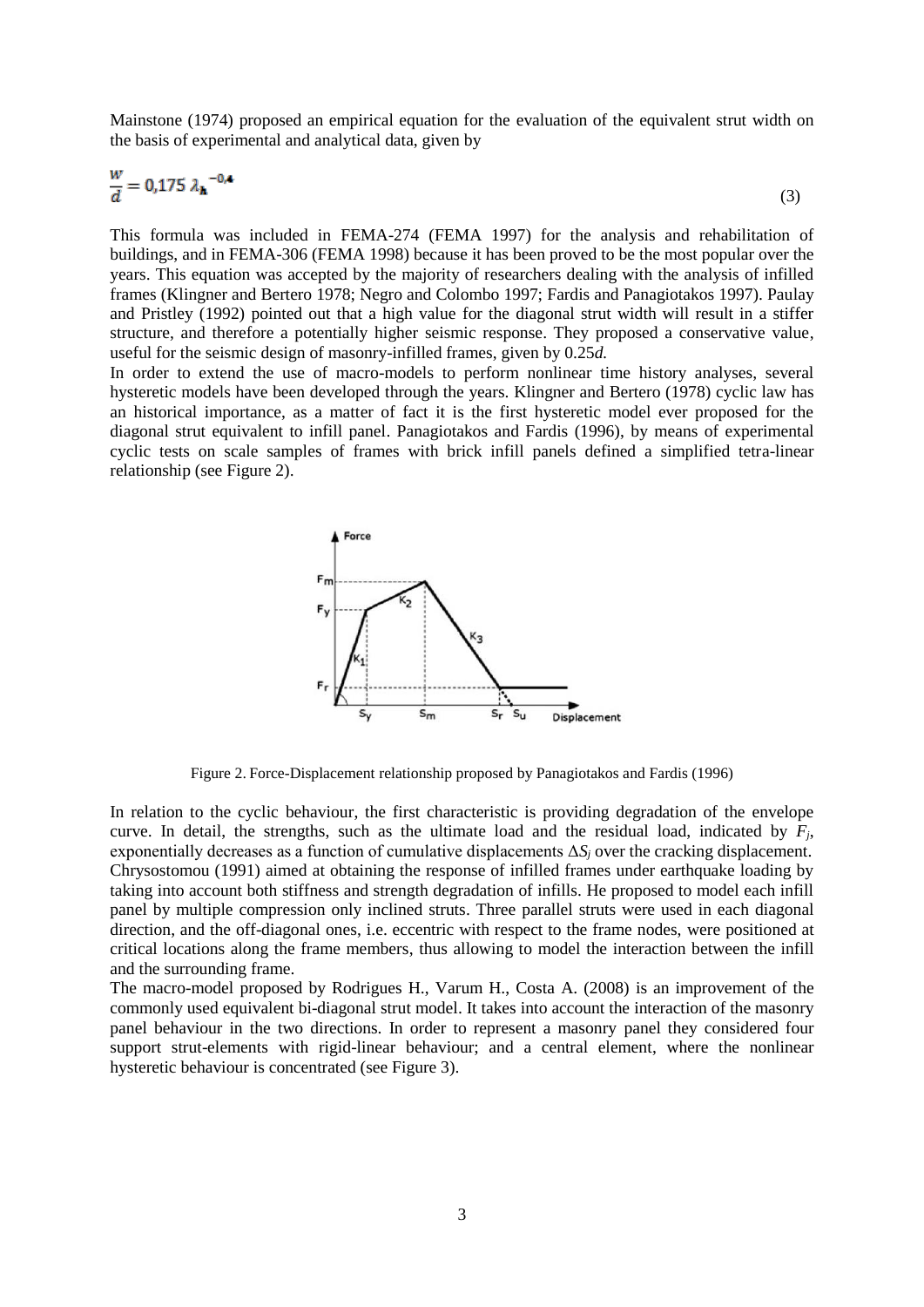

Figure 3. Hysteretic rules for the central link element (from Rodrigues et al., 2008)

Recently a flexible model requiring few parameters and a low computational effort, with sufficient reliability in the results, has been proposed by Cavaleri and Di Trapani (2014). The advantage of using this "Pivot model" is essentially due to the fact that it is based mainly on geometrical rules that define loading and unloading branches rather than analytical laws, but it is nevertheless capable to represent observed features of real hysteresis cycles. This reduces not only the computational effort but also the number of hysteretic parameters involved. Moreover, the Pivot model has great flexibility in modeling unsymmetrical tension–compression behaviour, as in the case of infill equivalent struts which are considered to resist only compression stresses.



Figure 4. Hysteretic Pivot law particularization for the equivalent diagonal strut (from Cavaleri L. et al., 2014))

About macro-models, it is also worth mentioning that calibration of the parameters is particularly affected by the extreme variability of the mechanical parameters of the infill (non-structural materials are typically scarcely inspected and tested) and by the model of the equivalent strut; calibration, therefore, is quite effective and simple, but presents a number of critical aspects that, if not properly managed, can compromise the reliability of the results.

## **3. EXPERIMENTAL TESTS**

Experimental campaigns, present in the literature since the early '70s, were mainly concerned with tests on infilled one storey one bay frames, often at a reduced scale. If these tests, on the one hand,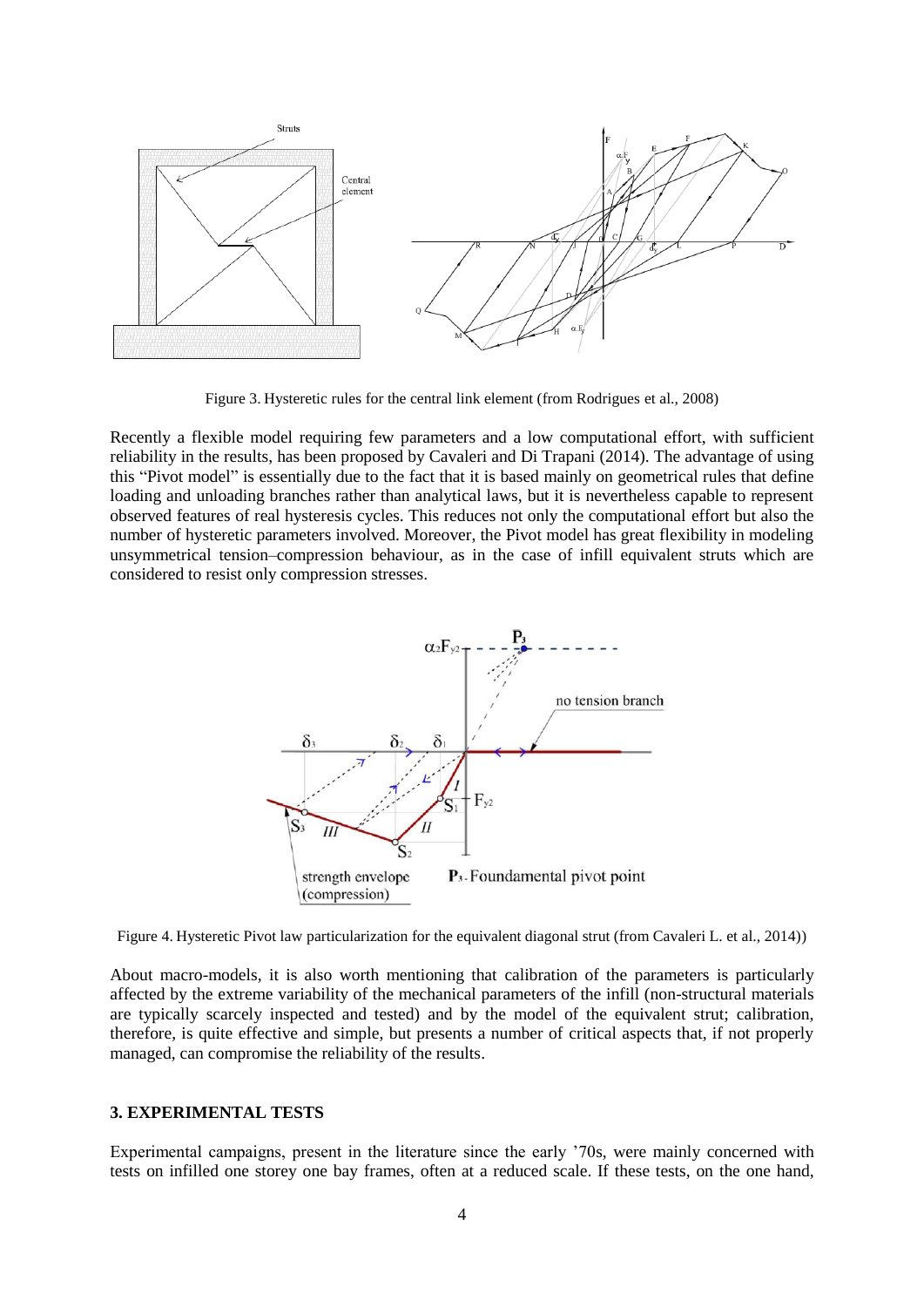guarantee an excellent basis for the calibration of numerical models, on the other, by nature, they are not able to provide information on the global behaviour of real structures. To this purpose, an experimental campaign on a four-storey full scale reinforced concrete frame has been carried out in the European Laboratory for Structural Assessment (ELSA) at the Joint Research Center of the European Commission in Ispra (VA) Italy (Negro, P. et al, 1994), aiming at gathering information on the global dynamic response by comparing the structural behaviour of a Bare Frame and of an Infilled Frame. The full-scale reinforced concrete test structure (Figure 5) corresponds to a four storey, high-ductility, frame. In plane dimensions are 10m x 10m, referred to the column axes. Interstorey heights are 3.0m, except for the ground storey, 3.5m. The structure is symmetric in one direction (that of testing), with two equal spans of 5.0m, whilst in the other direction it is slightly irregular due to the different span lengths  $(6.0 \text{ and } 4.0 \text{m})$ .



Figure 5. R.C. frame with uniformly infills distribution (from. Negro P. et al, 1994)

All columns have a square cross section with 400mm side, except for the interior column which is 450x450mm. All beams have a rectangular cross section, with total height of 450mm and width of 300mm. A solid slab, with thickness of 150mm has been adopted for all the floors.

In order to define the pseudo-dynamic test, a set of artificial accelerograms were generated, matching the response spectrum given by Eurocode 8 considering 0.3g peak ground acceleration, soil profile B and 5% damping. The artificial accelerograms were generated by using the waveforms derived from a real signal, the 1976 Friuli Earthquake (Figure 6).



Figure 6. Reference accelerogram (from. Negro P. et al, 1994)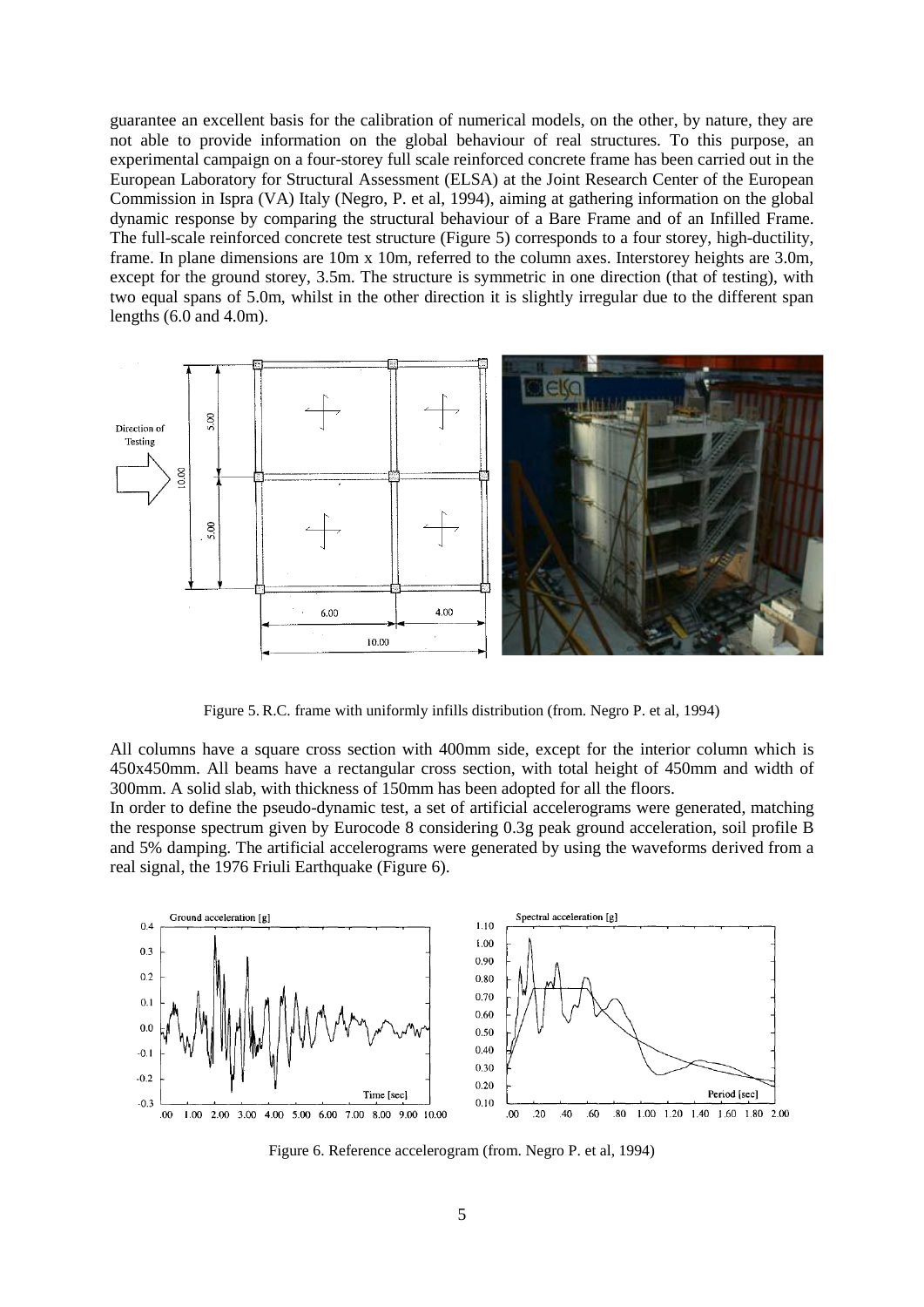The first test was carried out on the Bare Frame (with no infills). A second test was performed in the Uniformly Infilled Frame configuration. Due to the relatively low damage suffered by the structure as a result of the Bare-Frame tests, no repair actions were taken. The materials used for the construction of the infill panels were selected as representative of typical light weight non-structural masonry. To facilitate construction, blocks commonly available in Italy were adopted. The blocks had dimensions of 245 x 112 x 190 (h) mm, with vertical holes taking 42% of the cross-section. After the second test, all the masonry panels were demolished and replaced with new ones, leaving the first storey bare. The latter test configuration was expected to lead to a soft-storey mechanism, and corresponded to the case of "*drastic reduction of infills in one or more storeys*" in Eurocode 8. For such cases, the Eurocode 8 requires a local increase of the forces to be used in design, as well as an increase in the portion of the columns of the ground floor to be detailed as for critical regions, up to the entire length of the column. However, none of these requirements was considered in the design of the specimen.

#### **4. NUMERICAL RESULTS**

The aim of the numerical models is to predict the dynamic behaviour of the four-storey structure in the experimental pseudo-dynamic tests. To this purpose, a lumped plasticity non-linear model has been implemented using Sap2000 software. The main reason for this choice is to suggest a simple and reliable modelling technique for infilled R.C. framed structures, easy to implement on commercial structural software tools, widely used in design practice. As a matter of fact, despite lumped plasticity models require lower computational effort than more complex models (e.g. smeard plasticity), a good level of prediction can be achieved.

R.C. frame non-linearites have been lumped at elements end sections by using "P-M2-M3 Fiber Hinges" while the equivalent struts representing the infills have been modelled using multilinear plastic link elements combined with the Pivot hysteretic law, as suggested by Cavaleri and Di Trapani (2014).

It is worth mentioning that, since no repair has been performed on the specimen during the experimental test stages, a staged construction analysis has been found necessary to account for the damages accumulated in the structure during the testing sequence. This has been implemented in the numerical model. A sensitivity study on the  $\alpha_2$  pivot parameter (see Figure 4 for the parameter definition) made possible the calibration of the model, as depicted in the next Figure 7.



Figure 7. Comparison of the results for the Uniformly Infilled Frame model for different  $\alpha_2$  values.

The last test stage, i.e. the soft storey frame test, has been reproduced numerically by removing the links at the ground floor. The results for the analysis are shown in the next Figure 8.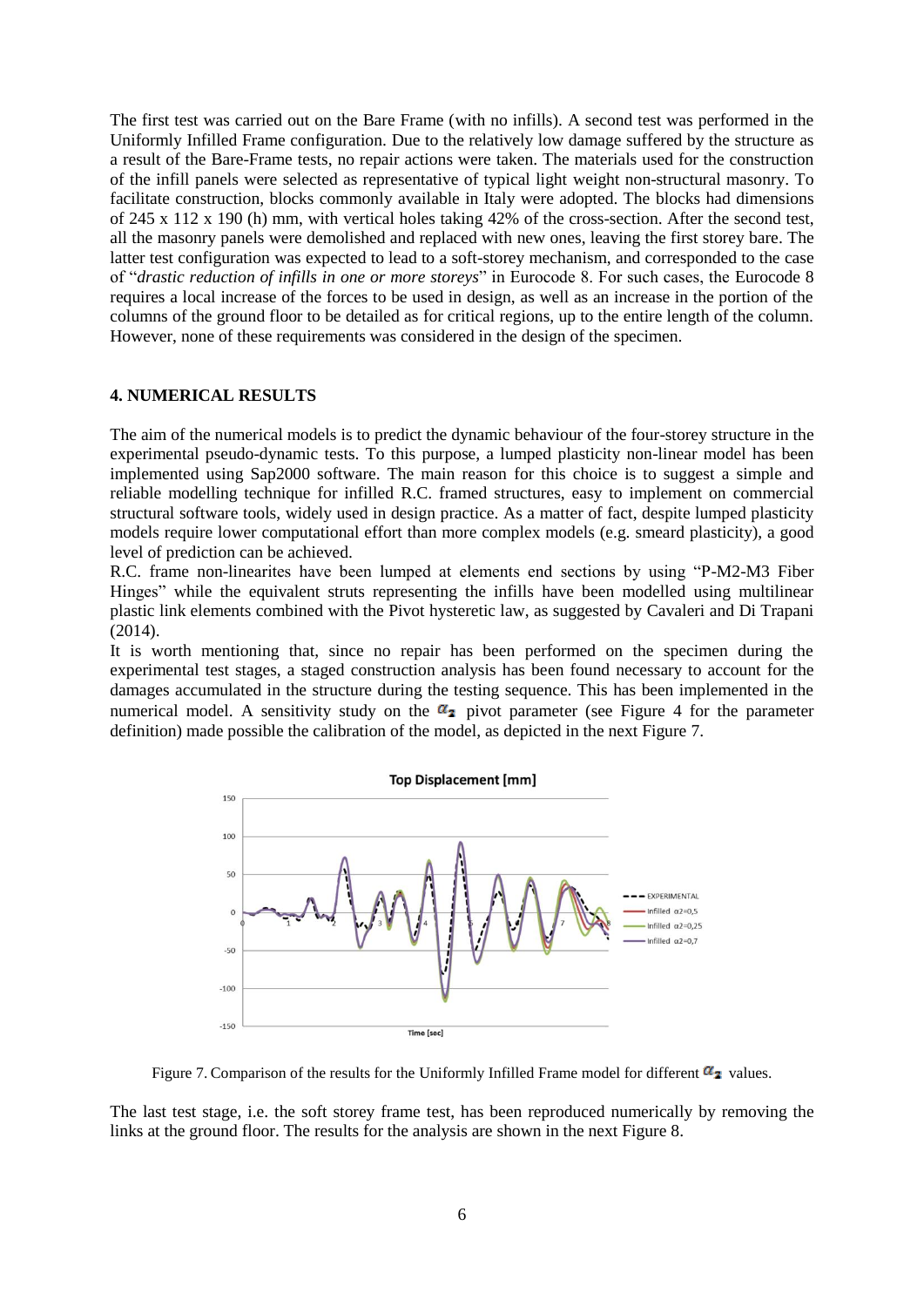

Figure 8. Comparison of the displacements of storey 4 for the Soft Storey Frame model



Figure 9. Interstorey drifts results

The response of the structure, uniformly infilled at all the levels, in terms of interstorey drifts to an additional set of seven ground motions is presented in Figure 9. These results show, in average terms (dashed line), the global tendency of the infilled framed structure to concentrate the drift in lower storeys. This represents a crucial point, to keep in mind for the next considerations.

From Figure 9 it can be noticed that the presence of infills might lead to a dual behaviour. In six cases, out of the seven analysed, (i.e. except for the record number three) this would result in a strong reduction, with respect to the bare frame configuration, of storey displacements and interstorey drifts in the order of at least 15-20%.

Additional remarks, related to this series of time histories, can be done by observing the results for record number four (depicted in Figure 10), which happens to be very severe for both structural models: the bare frame and the infilled one.

Figure 10(a) depicts for storey 1 the resultant of the story shear for the columns and the infills; Figure 10(b) that for the columns for Bare Frame and Uniformly Infilled Frame models; Figure 10(c) the input accelerogram for time history number four.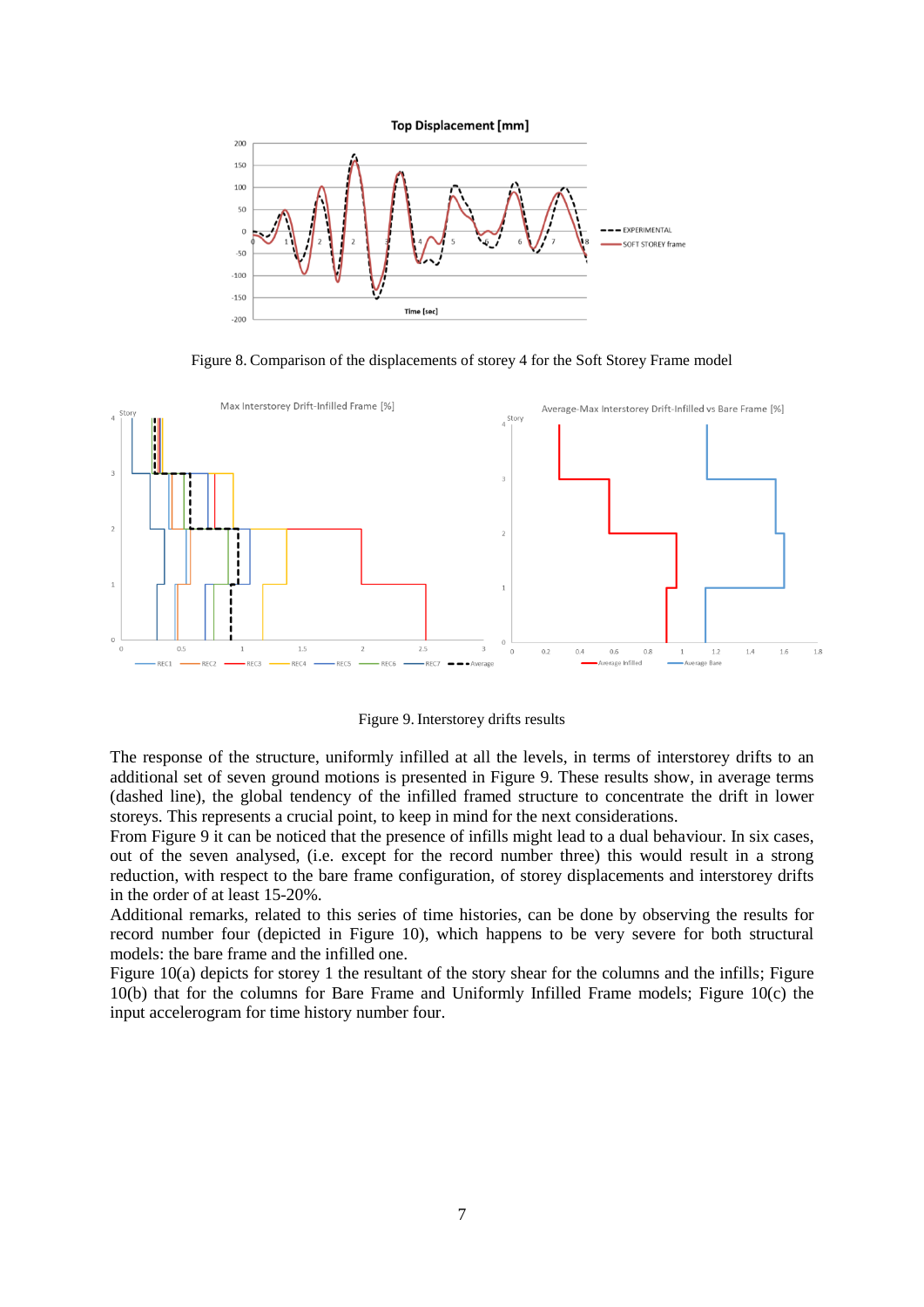

Figure 10. storey1 shear Rec4- (a) infilled frame columns shear resultant and struts horizontal resultant; (b) columns resultant shear for Bare frame and Infilled frame models; (c) input accelerogram

From Figure 10(a) it can be noticed that, within the first 2.5 seconds of the time history, struts bear all the storey shear. This means that, in this time range, the struts pre-cracking axial stiffness is much higher than the columns lateral one. When the ground acceleration increases from 3 to 3.8sec, columns and struts resist almost the same amount of shear. Subsequently, from 4sec until the end of the analysis, the struts give a lower and lower contribution because of the increasing internal damage. The maximum storey shear coming from the combined effect of the columns and the infills, for the Uniformly Infilled Frame, results to be about 50% larger than that of the Bare Frame (compare Figure 10(a) with Figure 10(b)), nevertheless the peak values of the columns shear come out to be very similar in both models.

#### **5. CONCLUSIONS**

The primary objective of this work was to assess if, and how much, a numerical model, implemented into a computer code widely used in design shops, could be representative of the effects of nonstructural masonry infills on the dynamic behaviour of reinforced concrete framed structures.

The direct observation of the damage suffered by buildings during earthquakes has greatly contributed to clarify the role of non-structural infills, both in the seismic response and in the definition of the structural damage. A brief summary of the main parameters affecting the behaviour of infilled frames, that should be taken into account in setting-up mathematical models, has been presented and shows the complexity of the problem at hand. Additional complexities arise whereas non-structural masonry does not meet standard requirements and, in general, is subjected to poor quality control, leading to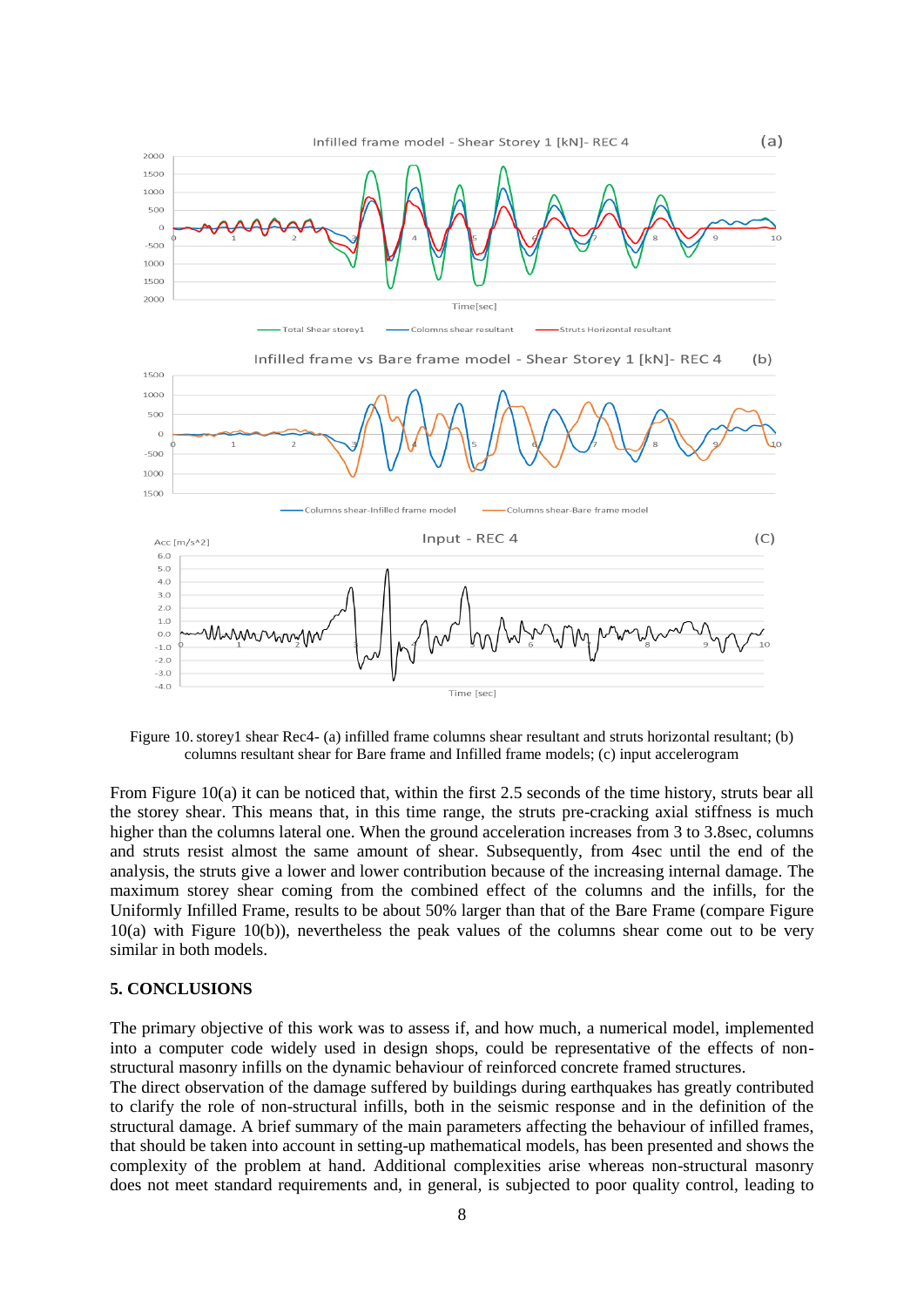very different material mechanical properties and construction techniques. Moreover, the presence of openings considerably affects the behaviour of infilled frames and hence their modeling (this issue has not been pursued in this work though).

Several numerical analyses were conducted on the bare frame, as well as on the infilled frame configuration showing that a good level of prediction can be achieved even with simplified modelling techniques (the equivalent strut macro-model). Obtained results demonstrate that the presence of light non-structural masonry infills can change the response of the structure to a large extent. The presence of a regular distribution of infills considerably prevents energy dissipation from taking place in the frame, resulting in a stiffer response, while good energy dissipation properties can be achieved by the infill itself. On the other hand, it must be stressed that in infilled framed structures, as a general trend, interstorey drifts concentrate at the lower storeys. As a matter of fact, irregularities in the panel distribution would result in unacceptably larger damage in the frame. The calibrated model of the structure has been subjected to additional analyses in order to deeply investigate its behaviour. It has been assessed that in the great majority of cases the presence of masonry panels is able to considerably stiffen the main frame structure and to more than compensate for the ensuing increase in inertial forces with the infills own resistance. By contrast, in one out of seven cases, it has been shown that the infills might lead to irregularities in elevation, compromising an otherwise totally correct structural arrangement. Indeed, soft storey behaviour can be induced by a regular arrangement of infill panels due to a sudden brittle failure of some of them. This may happen because of intrinsic weak material properties and strain softening.

# **6. ACKNOWLEDGMENTS**

The authors wish to thank to Dr. Paolo Negro and all the staff of the ELSA laboratory at the JRC in Ispra for the contribution they made to this research by having made available relevant experimental tests data.

#### **7. REFERENCES**

Amato, G., Cavaleri, L. "Infilled frames: influence of vertical load on the equivalent diagonal strut model*" 14th World Conference on Earthquake Engineering*, October 12-17, 2008, Beijing, China

ASCE/FEMA 273 "Prestandard and commentary for the seismic rehabilitation of buildings" Washington, D.C. November 2000

Asteris, P. G., Antoniou, S. T., Sophianopoulos, D. S., Chrysostomou, C. Z., "Mathematical Macromodeling of Infilled Frames: State of the Art" Journal of Structural Engineering Vol. 137, No. 12, December 1, 2011

FEMA 306: Evaluation of Earthquake Damaged Concrete and Masonry Wall Buildings - Basic Procedures Manual, prepared by the Applied Technology Council (ATC-43), 1998.

Cavaleri, L., Di Trapani, F. "Cyclic response of masonry infilled RC frames: Experimental results and simplified modeling" *Soil Dynamics and Earthquake Engineering* 65 (2014) 224–242

Chrysostomou, C. Z. "Effects of degrading infill walls on the nonlinear seismic response of two-dimensional steel frames" *PhD Thesis Cornell University*, January 1991 Dolsek, M., Fajfar, P. "On seismic behaviour and mathematical modelling of infilled rc frame structures" *12th World Conference on Earthquake Engineering* 2000, pp. 1632

Fardis, M. N. "Design provisions for masonry-infilled rc frames" *12th WCEE* 2000 pp. 2553

Holmes, M. "Steel frames with brickwork and concrete infilling." *ICE Proc*., 19(4), 473–478 1961

Klingner, R. E., and Bertero, V. V. "Earthquake resistance of infilled frames." *J. Struct. Div*, 973–989 1978